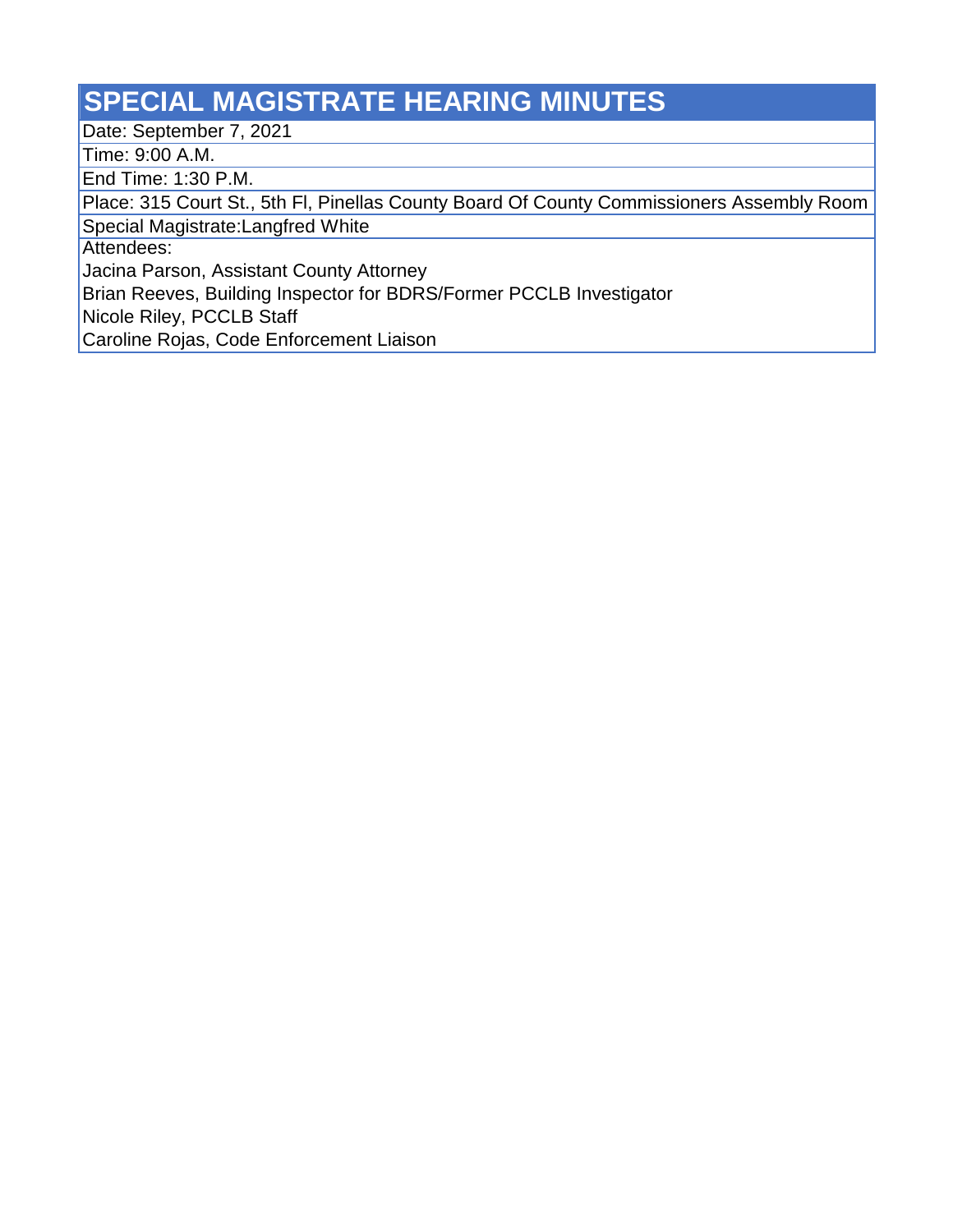| <b>Contested</b><br>Case # | <b>Presented</b><br>by | PCCLB vs.               | <b>Attorney</b> | Witness(es) | <b>Verdict</b>   | <b>Fine</b> |
|----------------------------|------------------------|-------------------------|-----------------|-------------|------------------|-------------|
| C20-1083                   | <b>BR</b>              | <b>ERIC S. SEE</b>      |                 |             | <b>DISMISSED</b> |             |
| C20-1084                   | <b>BR</b>              | ERIC S. SEE             |                 |             | <b>DISMISSED</b> |             |
| C20-1085                   | <b>BR</b>              | ERIC S. SEE             |                 |             | <b>DISMISSED</b> |             |
| C20-1086                   | <b>BR</b>              | ERIC S. SEE             |                 |             | <b>DISMISSED</b> |             |
| C20-1087                   | <b>BR</b>              | ERIC S. SEE             |                 |             | <b>DISMISSED</b> |             |
| C20-1088                   | <b>BR</b>              | ERIC S. SEE             |                 |             | <b>DISMISSED</b> |             |
| C19-955                    | <b>BR</b>              | <b>STEPHEN B EHLERS</b> |                 |             | CONTINUED        |             |
| C19-956                    | <b>BR</b>              | <b>STEPHEN B EHLERS</b> |                 |             | CONTINUED        |             |
| C19-957                    | <b>BR</b>              | STEPHEN B EHLERS        |                 |             | CONTINUED        |             |
| C19-958                    | <b>BR</b>              | <b>STEPHEN B EHLERS</b> |                 |             | CONTINUED        |             |